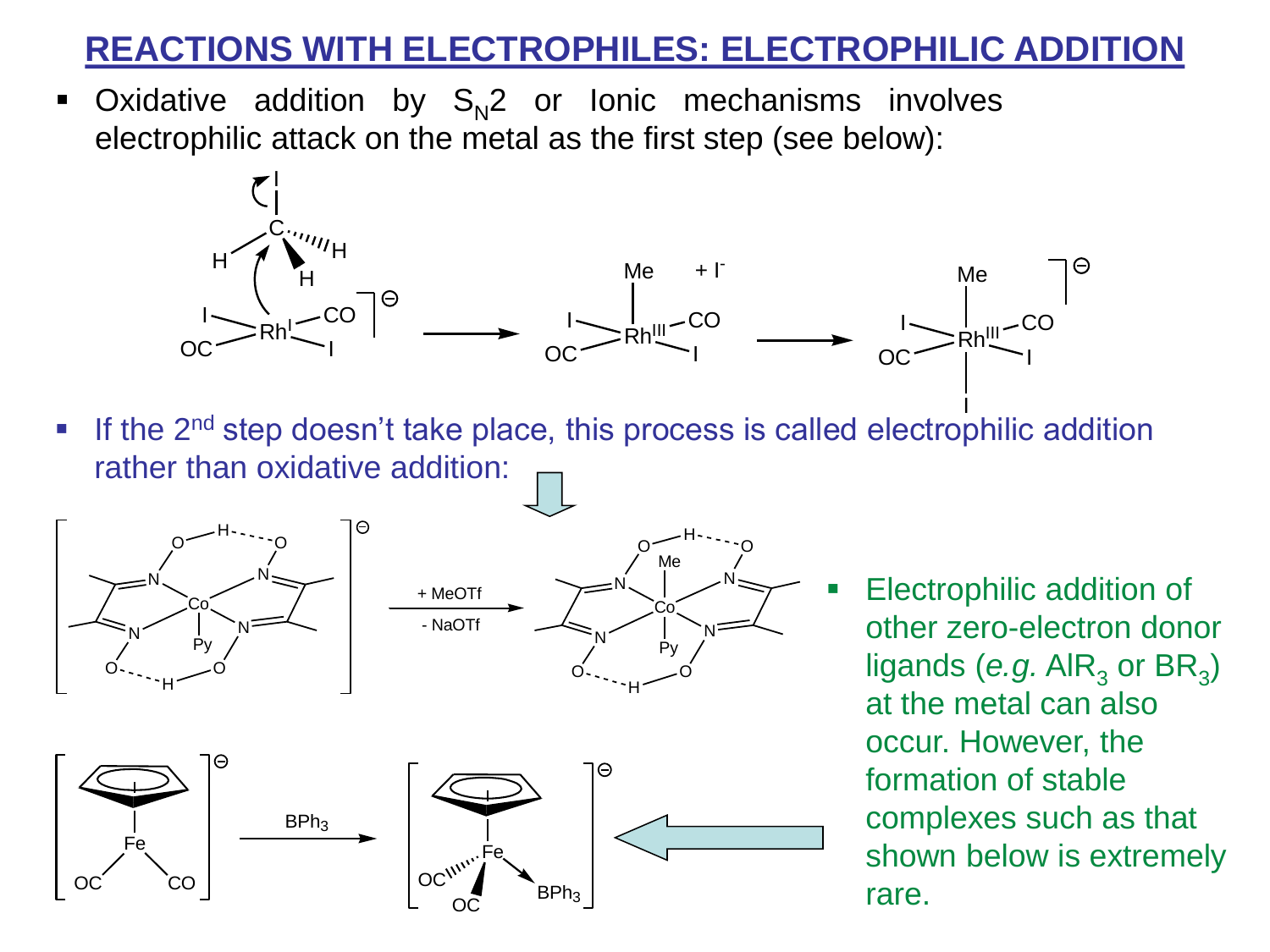Protonation of a metal-hydride to give a dihydrogen complex:

$$
(\text{PhMe}_2\text{P})_3(\text{OC})_2\text{Re}\longrightarrow H \longrightarrow \left[\begin{array}{c} \text{PhMe}_2\text{P})_3(\text{OC})_2\text{Re}\longrightarrow \text{H} \\ \text{PhMe}_2\text{P})_3(\text{OC})_2\text{Re}\longrightarrow \text{H} \end{array}\right]^{\oplus}
$$

**• Protonation of an alkene complex. For the example shown below, initial** protonation occurs at the ligand *and* at the metal (2 competing pathways).

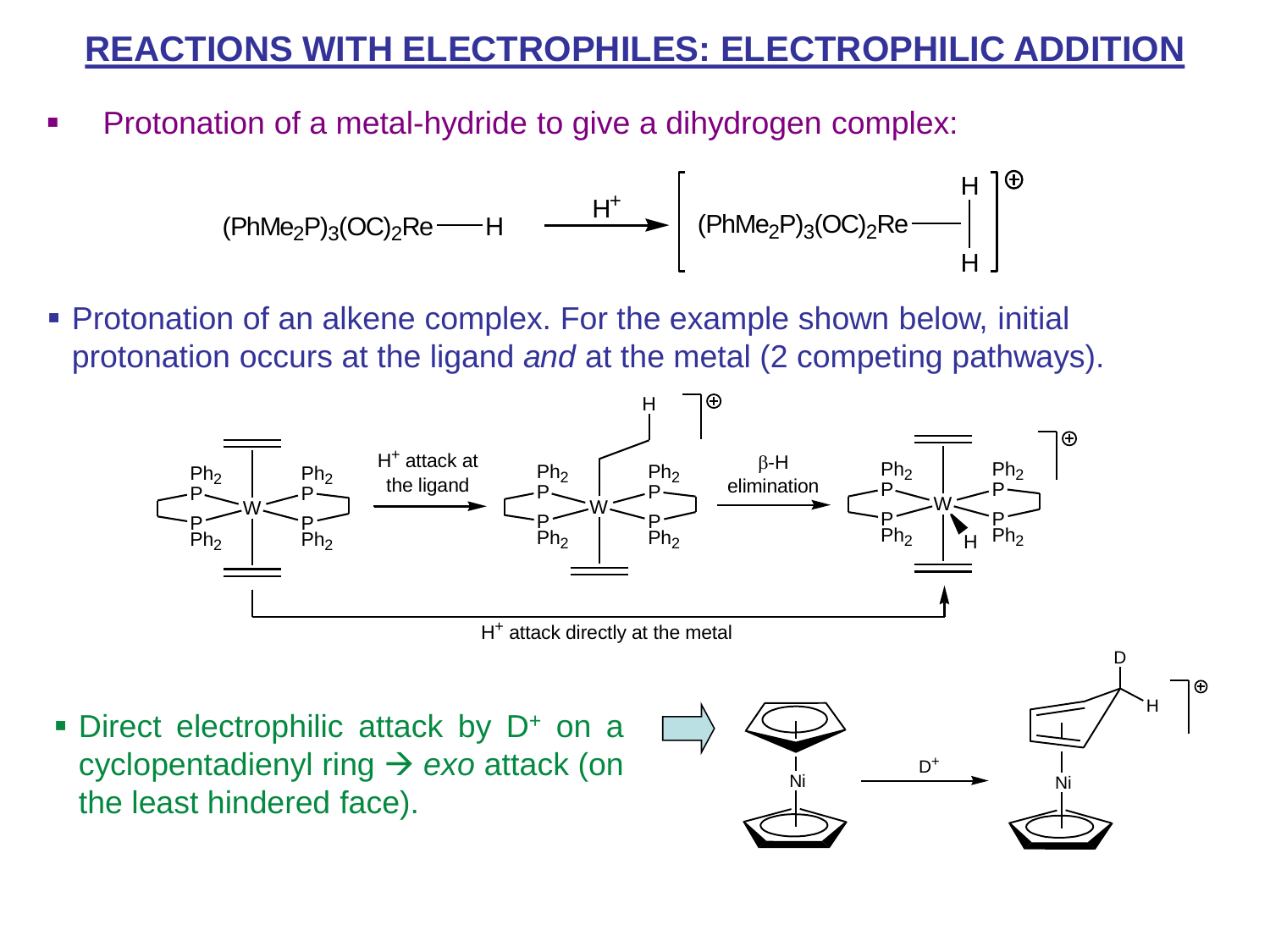■ Electrophilic attack {by soft Hg(OAc)<sub>2</sub>} on a cyclopentadienyl ring  $\rightarrow$  initial attack at the metal.



■ Electrophilic attack {by hard "COMe+"} on a cyclopentadienyl ring  $\rightarrow$  initial attack at the ligand (the acetyl cation attacks both the  $C_5D_5$  and the  $C_5H_5$  rings, but only attack on the former is shown).

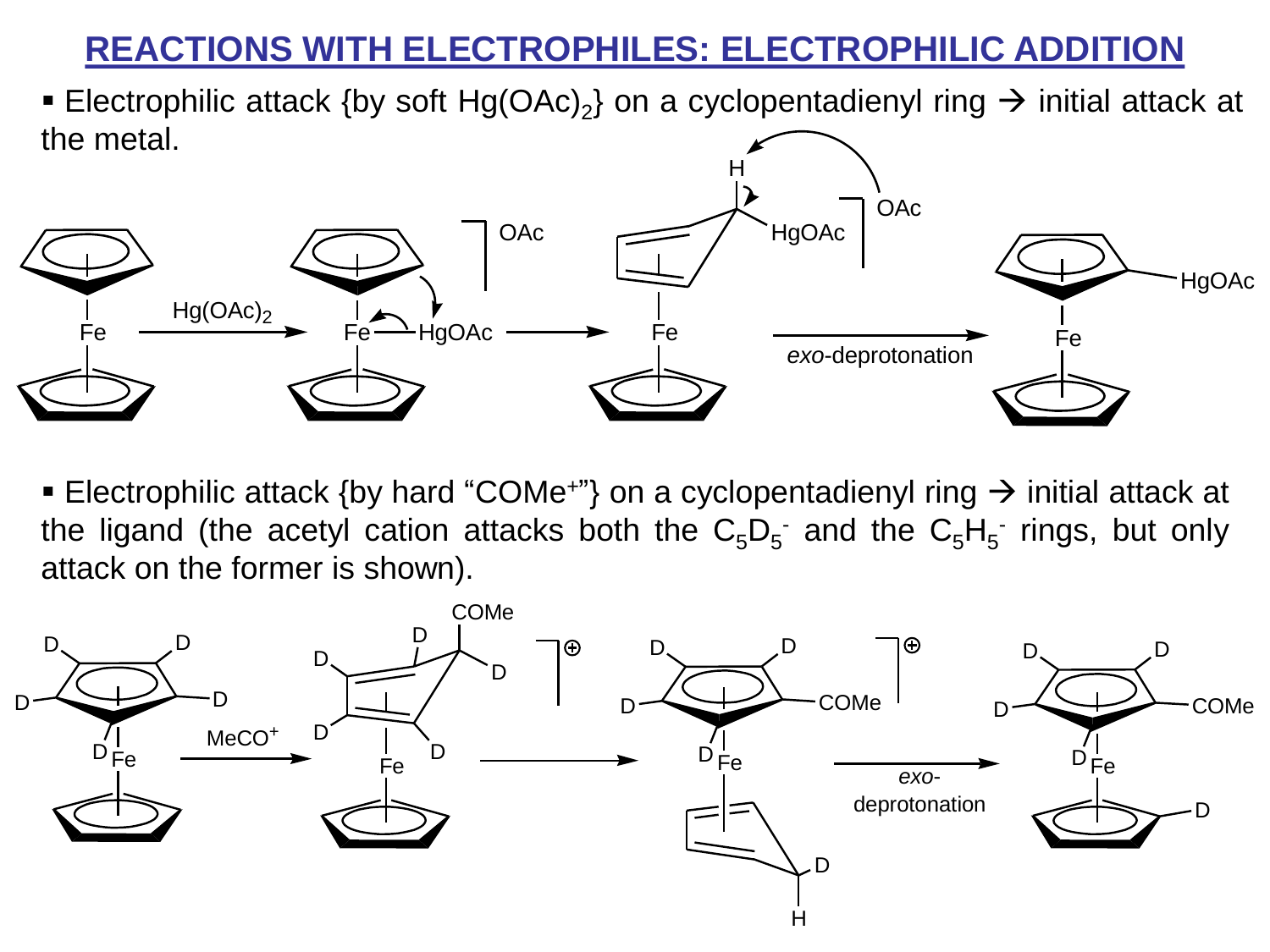- **EXECT** Abstraction of alkyl groups (alkides) is most common
- Can occur by a wide variety of different mechanisms:

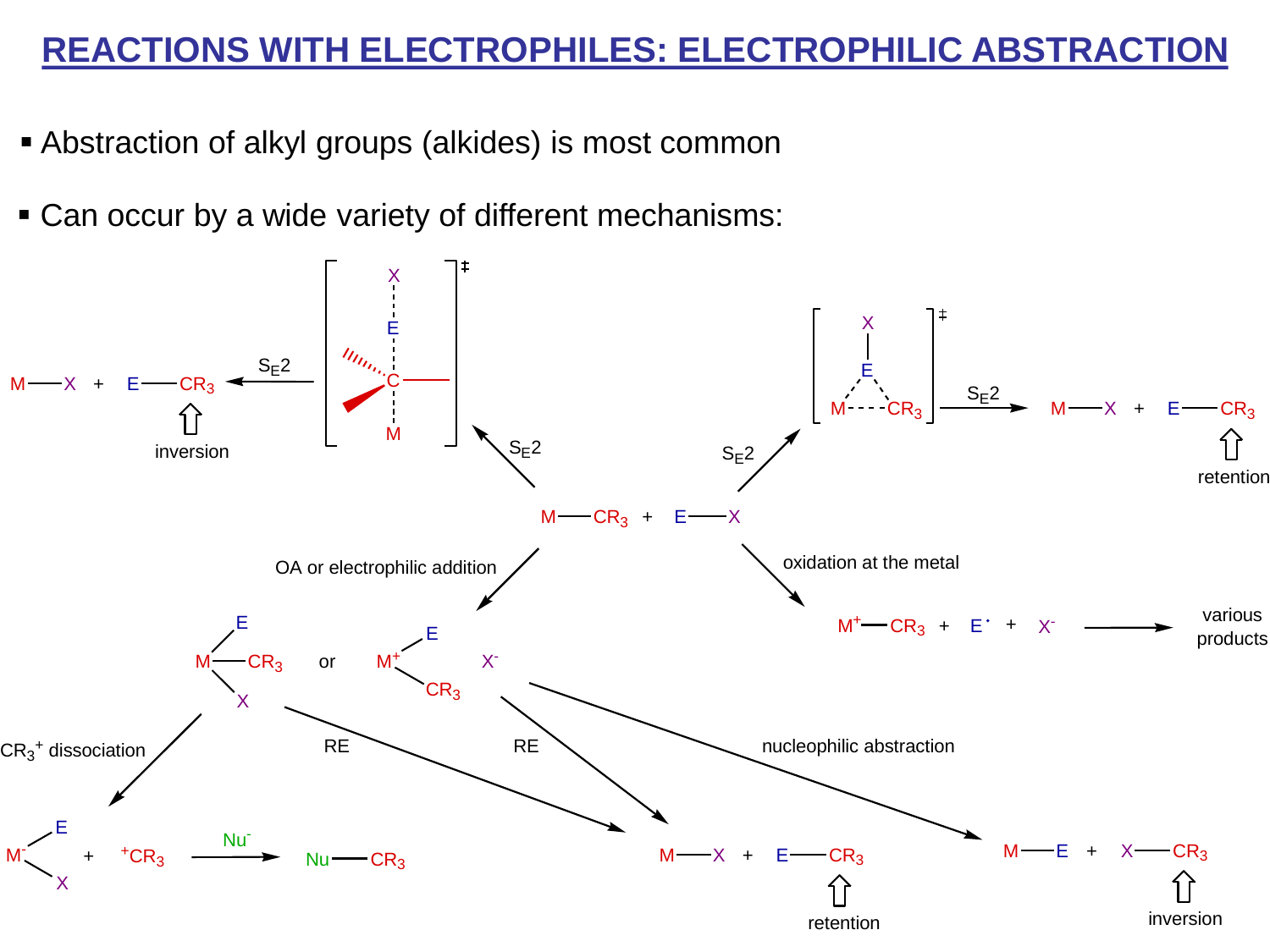■ TM alkyls are often cleaved from the metal using  $\mathsf{X}_2$  (Cl<sub>2</sub>, Br<sub>2</sub>, I<sub>2</sub>), H<sub>2</sub>O, HX or HgX<sub>2</sub>.



As with Li–R or BrMg–R, M–R bonds in electropositive early TM complexes (e.g. Sc<sup>III</sup>, Zr<sup>IV</sup>, Ta<sup>V</sup>) are readily cleaved by  $H_2O$ . By contrast, late transition metal alkyl complexes are often stable to water, so stronger acids and more vigerous conditions may be required.

 $\mathsf{CpFe}(\mathsf{PMe}_3)_2(\mathsf{Me}) + \mathsf{HO}_2\mathsf{CCF}_3 \rightarrow \mathsf{CpFe}(\mathsf{PMe}_3)_2(\mathsf{O}_2\mathsf{CCF}_3) + \mathsf{CH}_4$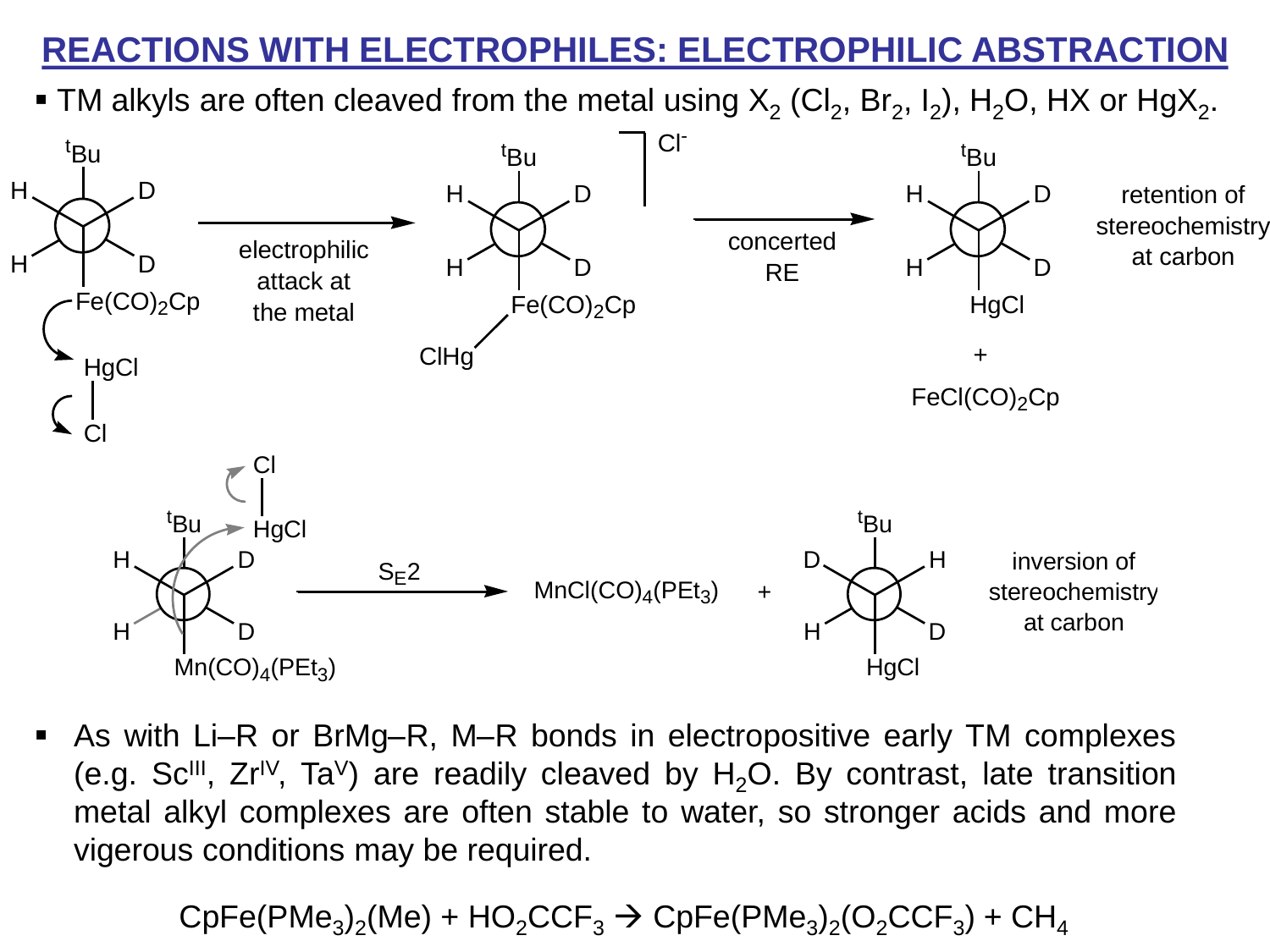- While  $X_2$ , H<sub>2</sub>O, HX or HgX<sub>2</sub> can be used to effect electrophilic abstraction, the alkyl group is always replaced by another nucleophile (X- or OH- ).
- By contrast, the electrophiles ]<sup>+</sup>[B(C<sub>6</sub>F<sub>5</sub>)<sub>4</sub>]<sup>-</sup>, B(C<sub>6</sub>F<sub>5</sub>)<sub>3</sub> or [HNMe<sub>2</sub>Ph]+[B(C<sub>6</sub>F<sub>5</sub>)<sub>4</sub>] are often used to remove an alkyide or hydride, leaving behind a coordinatively and electronically unsaturated, positively charged complex (generally highly reactive).



 $MAO = (MeAlO)<sub>n</sub> =$  partly hydrolyzed AlMe<sub>3</sub> = usually used in 1000x excess. Thought to be composed of a range of large aluminoxane clusters as well as remaining AlMe<sub>3</sub>.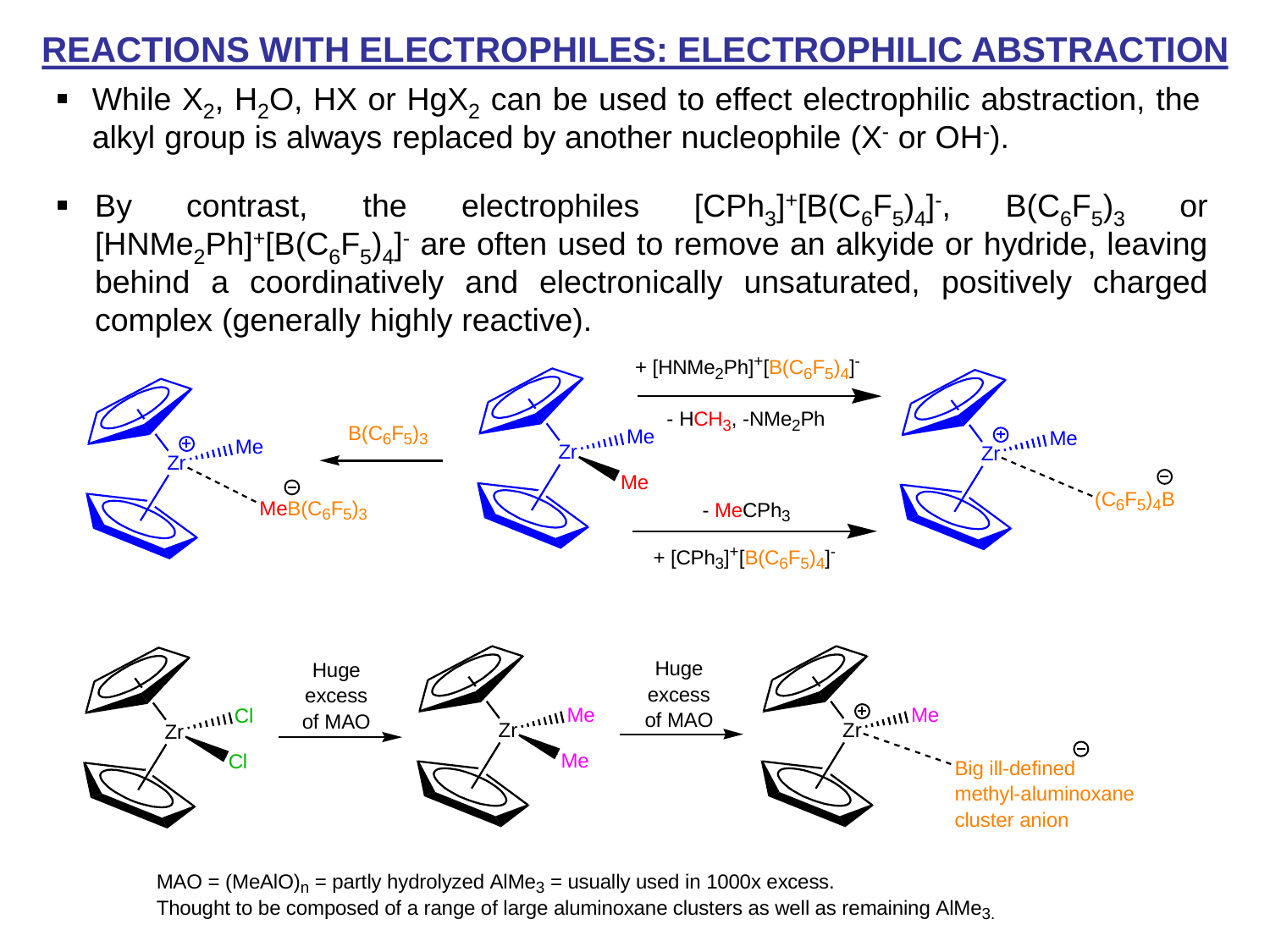# **WEAKLY-COORDINATING ANIONS (WCA)**

**Weakly Coordinating Anions** - for an excellent review see I. Krossing, **N**oncoordinating Anions - Fact or Fiction? - A Survey of Likely Candidates, *Angew. Chem. Int. Ed.*, **2004**, *43*, 2066-2090.

| <b>Generation</b> | <b>Anions</b>                                                                                                                                                 | <b>Properties</b>                                                                                                                                                                                                                                                                                                             |
|-------------------|---------------------------------------------------------------------------------------------------------------------------------------------------------------|-------------------------------------------------------------------------------------------------------------------------------------------------------------------------------------------------------------------------------------------------------------------------------------------------------------------------------|
| G <sub>1</sub>    | Picrate $(o-C_6H_2(NO_2)_3-2,4,6)$<br>Perchlorate $\left(\text{ClO}_4\right)$<br>Triflate $OSO_2CF_3^-$                                                       | Not very "non-coordinating"<br>by<br>standards. Picrates<br>modern<br>and<br>perchlorates are also explosive.                                                                                                                                                                                                                 |
| G2                | $BF_4$ , $PF_6$ , $AsF_6$ , $SbF_6$<br>$Sb_2F_{11}$ -                                                                                                         | Not bad, but often a bit too reactive<br>(prone to giving up $F1$ )                                                                                                                                                                                                                                                           |
| G <sub>3</sub>    | $B(C_6F_5)_4^-$<br>$B{C6H3(CF3)2 -3.5}_{4}$<br>$CRB_{11}H_5Br_6^-$ (a <i>closo</i> carborane)<br>$Sb(OTeF_5)_{6}^{-}$<br>Al{ $OC(CF_3)_3$ } <sup>-</sup> etc. | Excellent WCAs – very unreactive and<br>non-coordinating.<br>They have allowed the preparation of<br>extremely reactive species such as:<br>$\text{Cp}_2\text{ZrMe}^+$ , $\text{CH}_3^+$ , $\text{SiMes}_3^+$ , $\text{H(OEt}_2)_2^+$ ,<br>$CCl_3^+$ , $ClF_6^+$ , $Xe(OTeF_5)^+$ , $[Cu(CO)_4]^+$ ,<br>$[Pt(CO)A]^{2+}$ etc. |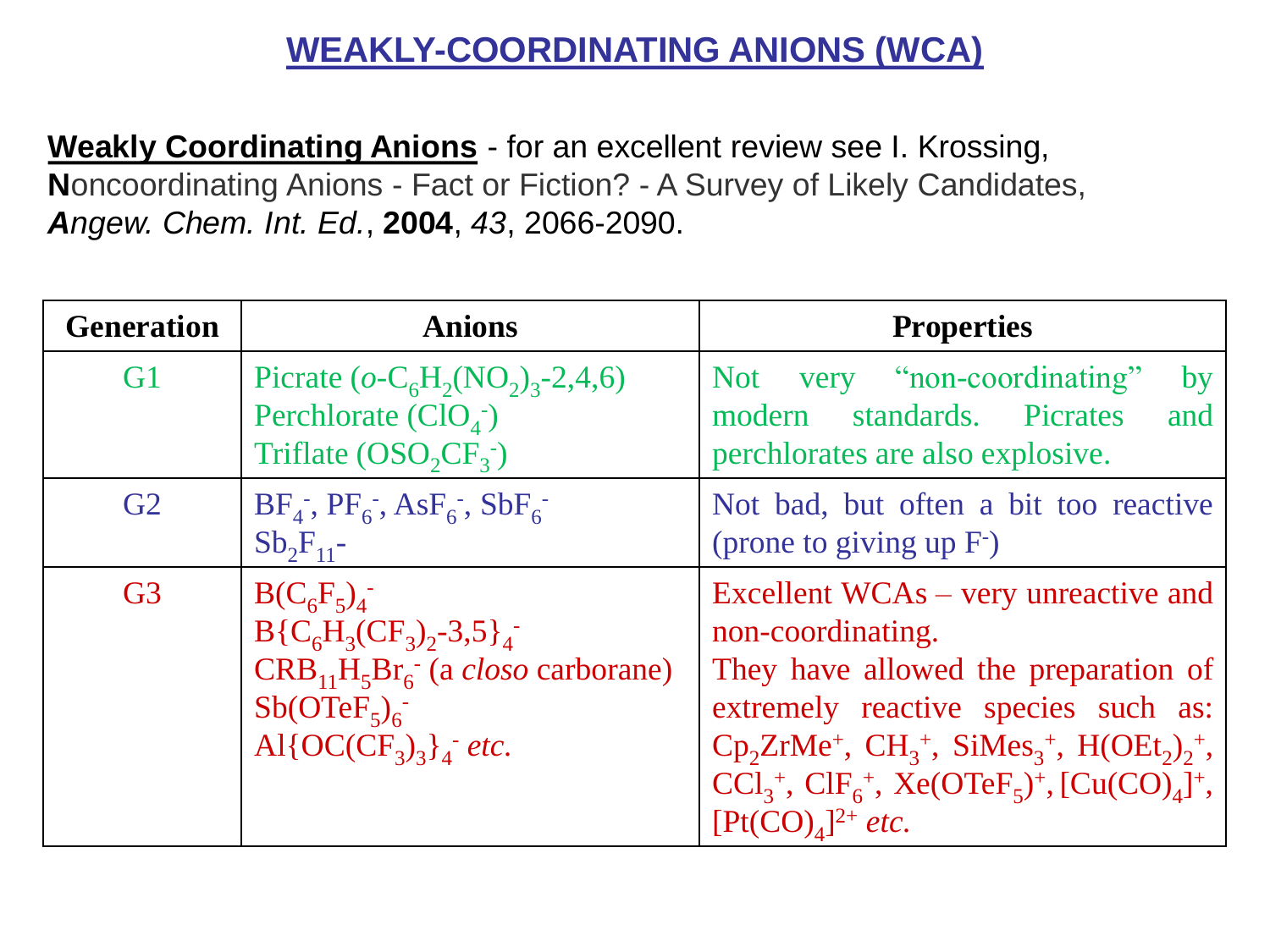#### **Other electrophilic abstraction reactions**

▪ Conjugated substituents such as allyl groups can be removed by electrophilic attack at positions further away from the metal:



Strong electrophiles can also abstract a substituent from the  $\beta$ -carbon: